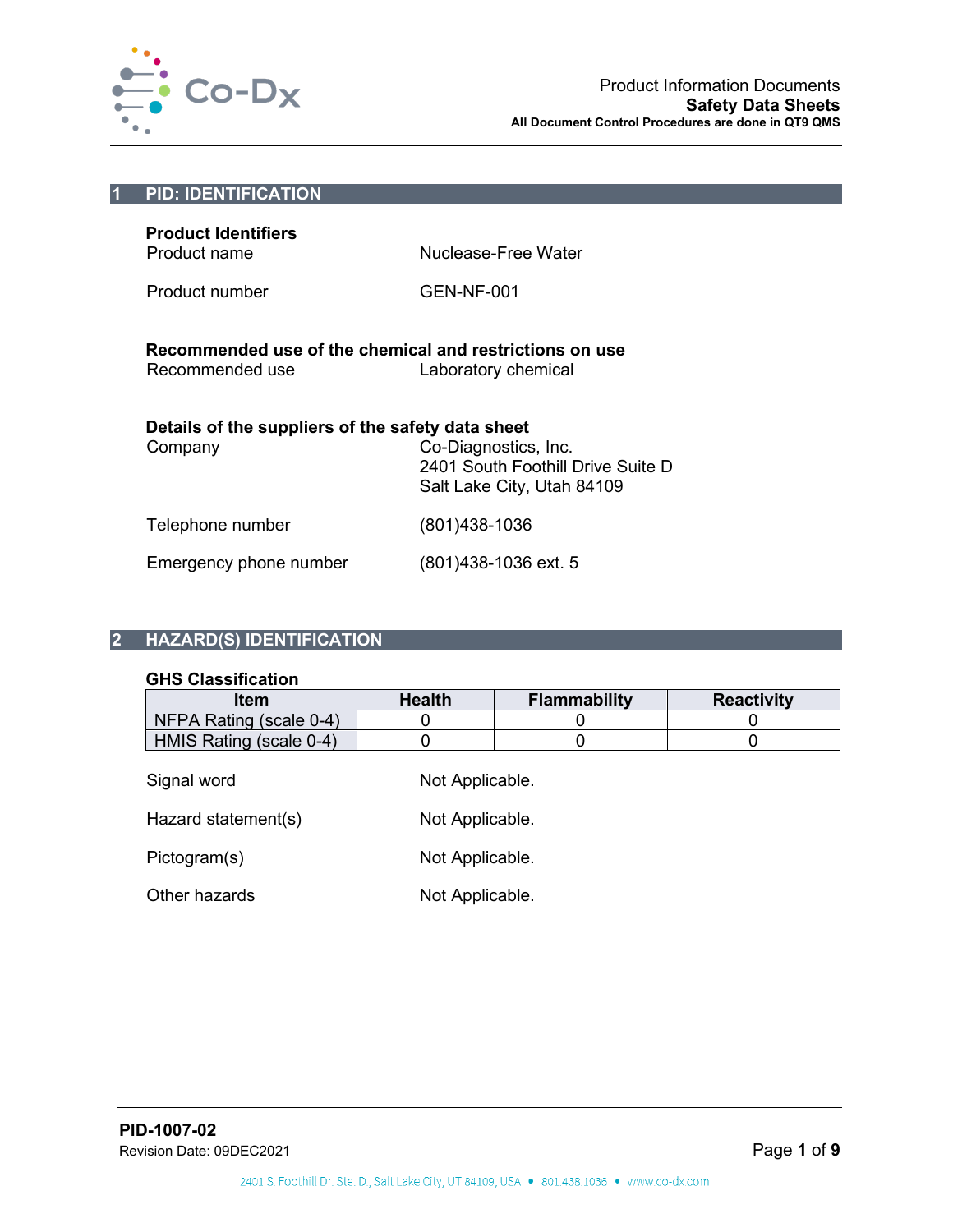

## **3 COMPOSITION/INFORMATION**

## **Description**

The exact concentration percentages of the hazardous substances are withheld as a Co-Diagnostics, Inc. trade secret.

| Substance / Mixture | Substance                             |
|---------------------|---------------------------------------|
| Product name        | Nuclease-Free Water                   |
| Synonyms            | NF, DNase/RNase-Free Distilled Water. |
| CAS-No.             | 7732-18-5                             |
| EC-No.              | Not Applicable                        |

## **Hazardous components**

| <b>Chemical Name</b> | <b>CAS-No.</b> | <b>Concentration</b> |
|----------------------|----------------|----------------------|
| <b>None</b>          |                |                      |

| 4 | <b>FIRST-AID MEASURES</b>     |                                                                        |
|---|-------------------------------|------------------------------------------------------------------------|
|   | <b>Exposure</b><br>If inhaled | If patient feels unwell or is concerned, get medical<br>attention      |
|   | In case of skin contact       | Not expected to irritate skin.                                         |
|   | In case of eye contact        | Rinse opened eye for several minutes under running<br>water.           |
|   | If swallowed                  | If the patient feels unwell or is concerned, obtain<br>medical advice. |
|   | Notes to physician            | None                                                                   |
|   |                               |                                                                        |

**Most important symptoms and effects, both acute and delayed** None.

**Indication of any immediate medical attention and special treatment needed** None.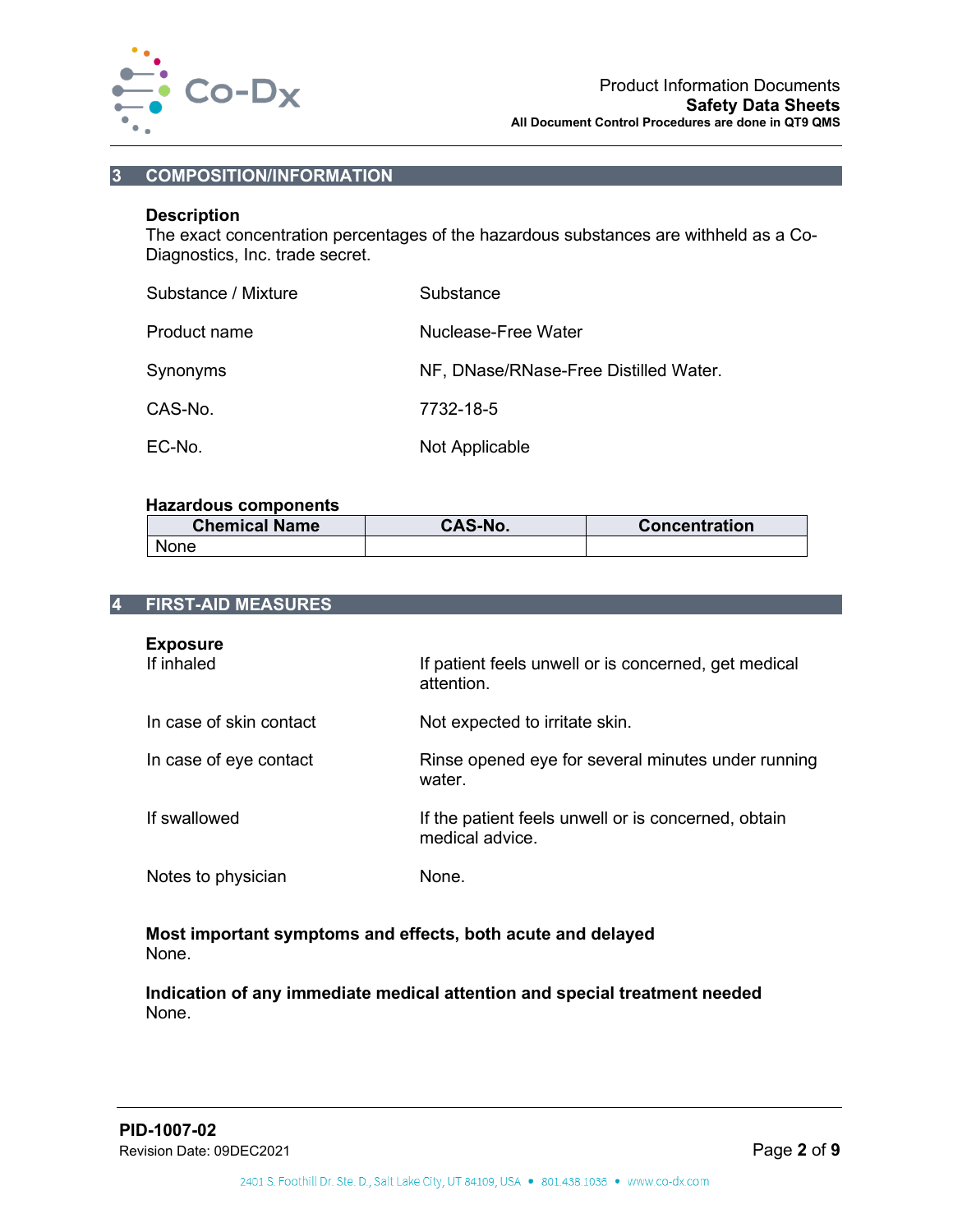

## **5 FIRE-FIGHTING MEASURES**

## **Extinguishing media**

| Suitable extinguishing media | CO2, extinguishing powder or water spray. Fight          |
|------------------------------|----------------------------------------------------------|
|                              | larger fires with water spray or alcohol-resistant foam. |

Unsuitable extinguishing media Not known.

#### **Special hazards arising from the substance or mixture** Not known.

**Advice for fire-fighters** No special advice.

## **6 ACCIDENTAL RELEASE MEASURES**

Personal precautions, protective equipment and emergency procedures Not required.

Methods and materials for containment and cleaning up Absorb with liquid-binding material (sand, diatomite, acid binders, universal binders, sawdust).

## **7 HANDLING AND STORAGE**

| Precautions for safe handling                                   | No special measures required.                                                 |
|-----------------------------------------------------------------|-------------------------------------------------------------------------------|
| <b>Environmental Precautions</b>                                | No special measures required.                                                 |
| Conditions for safe storage,<br>including any incompatibilities | Keep tightly closed. Store in cool dry place<br>(prolonged storage at -20°C). |

## **8 EXPOSURE CONTROLS/PERSONAL PROTECTION**

| Personal protective equipment<br><b>Eye/face Protection</b> | Not required. |
|-------------------------------------------------------------|---------------|
| <b>Skin Protection</b>                                      | Not required. |
| <b>Body Protection</b>                                      | Not required. |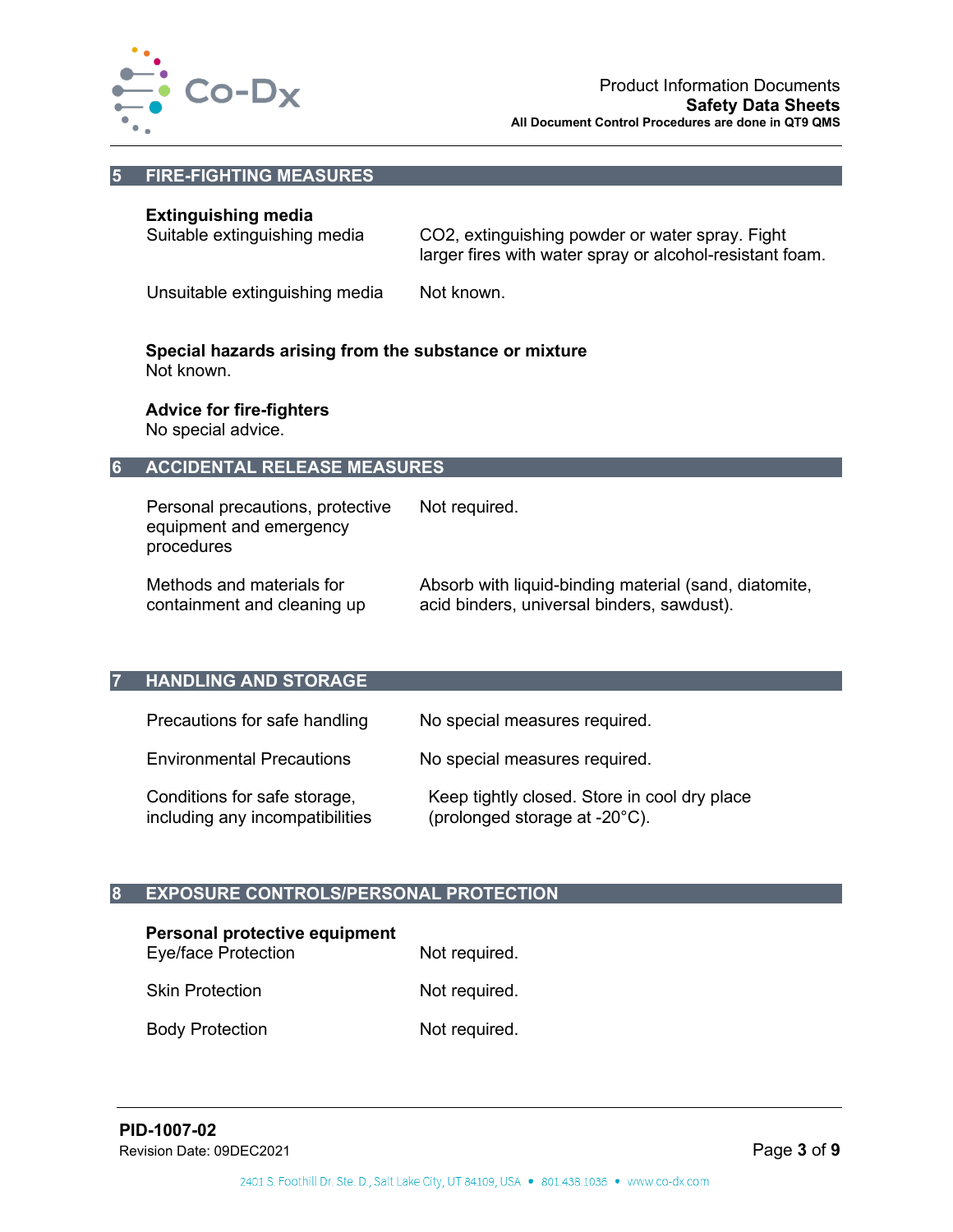

| <b>Respiratory Protection</b>                | Not required. |
|----------------------------------------------|---------------|
| <b>Engineering controls</b><br>Not required. |               |
| <b>Exposure Limits</b><br><b>OSHA PEL</b>    | Not known     |
| <b>ACGIH</b>                                 | Not known     |
| <b>TLV</b>                                   | Not known     |
| <b>NIOSH</b>                                 | Not known     |

# **9 PHYSICAL AND CHEMICAL PROPERTIES**

| Appearance                | Fluid                           |
|---------------------------|---------------------------------|
| Color                     | Colorless                       |
| Odor                      | Not determined                  |
| <b>Odor Threshold</b>     | Not determined                  |
| рH                        | Not determined                  |
| Melting point/range       | $0^{\circ}$ C (32 $^{\circ}$ F) |
| Boiling point/range       | 100°C (212°F)                   |
| Freezing point/range      | Not determined                  |
| Flash point               | Not determined                  |
| Evaporation rate          | Not determined                  |
| Flammability (solid, gas) | Not determined                  |
| <b>Burning rate</b>       | Not determined                  |
| Upper explosion limit     | Not determined                  |
| Lower explosion limit     | Not determined                  |
| Vapor pressure            | Not determined                  |
|                           |                                 |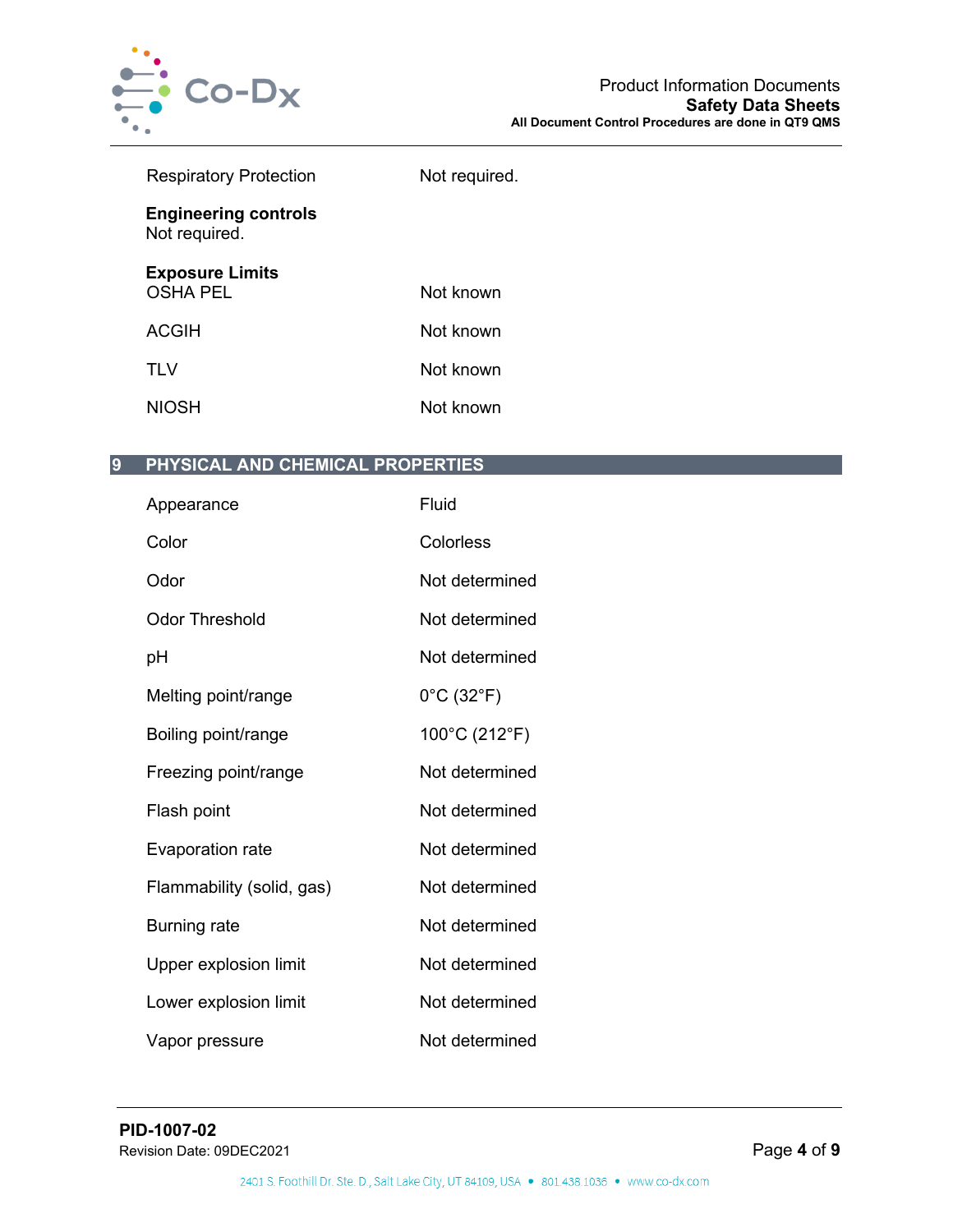

| Vapor density                              | Not determined                                                               |
|--------------------------------------------|------------------------------------------------------------------------------|
| Relative density                           | Not determined                                                               |
| Density                                    | 1 g/cm <sup>3</sup> (8.345 lbs/gal) at 20 <sup>°</sup> C (68 <sup>°</sup> F) |
| Water solubility                           | 100%                                                                         |
| Solubility in other solvents               | $0.0\%$                                                                      |
| Auto-ignition temperature                  | Product is not self-igniting.                                                |
| Decomposition temperature                  | Not determined                                                               |
| Dynamic viscosity                          | 0.952mPas at $20^{\circ}$ C (68 $^{\circ}$ F)                                |
| Kinematic viscosity                        | Not determined                                                               |
| <b>Explosive properties</b>                | Not an explosion hazard.                                                     |
| Oxidizing properties                       | Not determined                                                               |
| Partition coefficient: n-<br>octanol/water | Not determined                                                               |

# **10 STABILITY AND REACTIVITY**

| Reactivity                          | None                              |
|-------------------------------------|-----------------------------------|
| Chemical stability                  | None                              |
| Possibility of hazardous reactions  | <b>None</b>                       |
| Conditions to avoid                 | Prolonged storage. Keep at -20°C. |
| Incompatible materials              | None                              |
| Hazardous decomposition<br>products | None                              |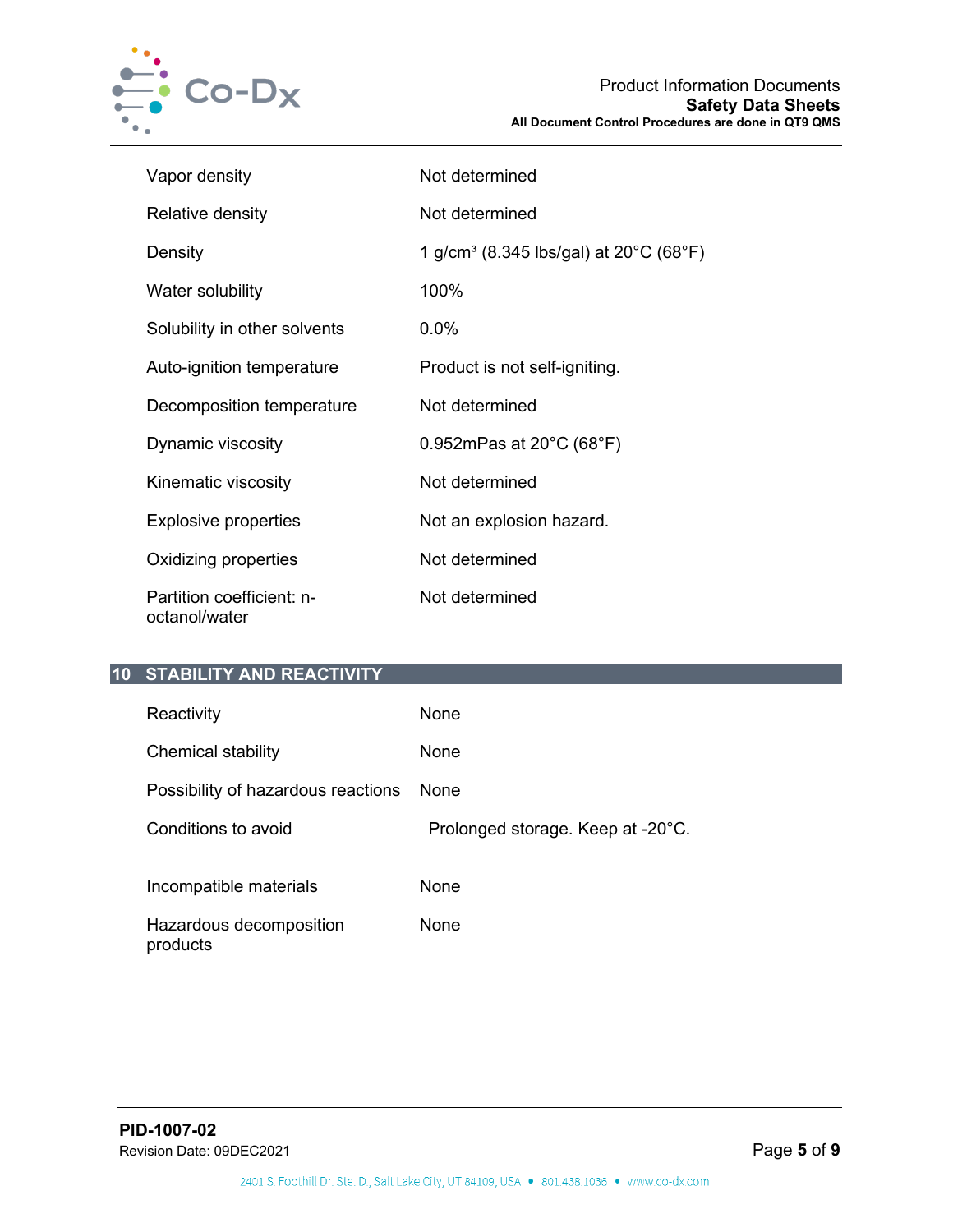

# **11 TOXICOLOGICAL INFORMATION**

#### **Information on toxicological effects**

There is no evidence available indicating acute toxicity.

| <b>Routes of Exposure</b><br>If inhaled | Possible irritant |
|-----------------------------------------|-------------------|
| In case of skin contact                 | Possible irritant |
| In case of eye contact                  | Possible irritant |
| If swallowed                            | Possible irritant |

## **Delayed, immediate, or chronic effects from short to long-term exposure** None.

| Carcinogenicity |             |
|-----------------|-------------|
| IARC:           | Not listed. |
| NTP:            | Not listed. |
| OSHA:           | Not listed. |

## **12 ECOLOGICAL INFORMATION**

#### **Toxicity**

Contains no substances known to be hazardous to the environment or not degradable in waste water treatment plants.

| Persistence and degradability         | No information available                                                                |
|---------------------------------------|-----------------------------------------------------------------------------------------|
| Bioaccumulative potential             | No information available                                                                |
| Results of PBT and vPvB<br>assessment | This mixture does not contain any substances that are<br>assessed to be a PBT or a vPvB |
| Other adverse effects                 | No information available                                                                |

## **13 DISPOSAL CONSIDERATIONS**

### **Waste treatment methods**

Appropriate method of disposal of substance or preparation: Disposal should be in accordance with applicable regional, national and local laws and regulations. Refer to section 7: Handling and Storage and section 8: Exposure Control/Personal Protection for additional information.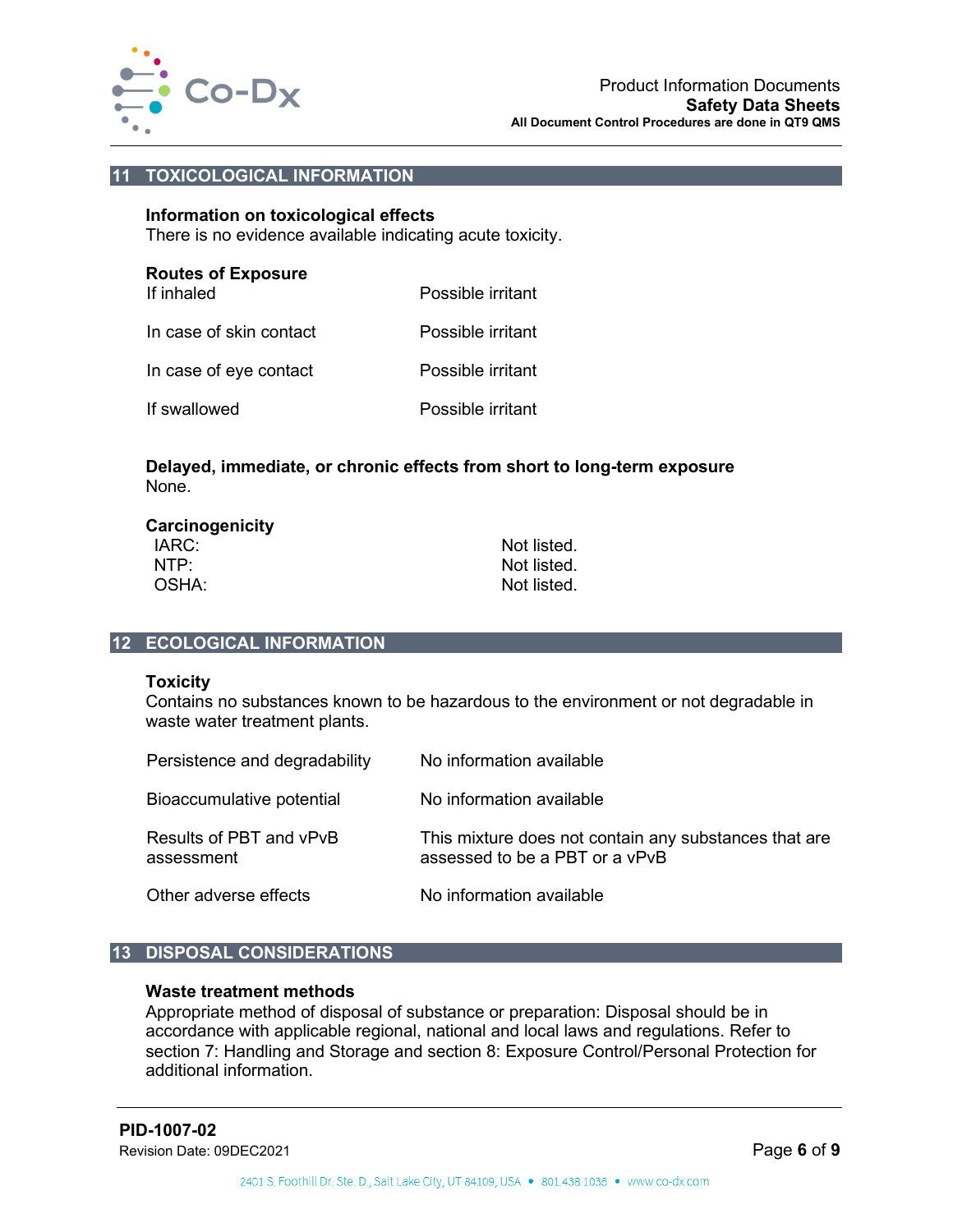

### **14 TRANSPORT INFORMATION**

### **IATA / ADR / DOT-US / IMDG**

Not regulated in the meaning of transport regulations.

| UN number                  | Not Applicable |
|----------------------------|----------------|
| UN proper shipping name    | Not Applicable |
| Transport hazard class(es) | Not Applicable |
| Packing group number       | Not Applicable |

### **Environmental hazards** Not Applicable

#### **Special precautions for user** Not Applicable

**Transport in bulk according to Annex II of MARPOL 73/78 and the IBC Code** Not Applicable

## **15 REGULATORY INFORMATION**

| <b>US Federal Regulations</b><br><b>SARA</b>                                      | This product is not regulated by SARA                          |
|-----------------------------------------------------------------------------------|----------------------------------------------------------------|
| Clean Air Act, Section 112<br>Hazardous Air Pollutants (HAPSs)<br>(see 40 CFR 61) | This product does not contain HAPS                             |
| <b>TSCA</b>                                                                       | 7732-18-5 water                                                |
| <b>US State Regulations</b><br>California Proposition 65                          | This product does not contain any Proposition 65<br>chemicals. |

## **WHMIS Hazard Class** Non-controlled.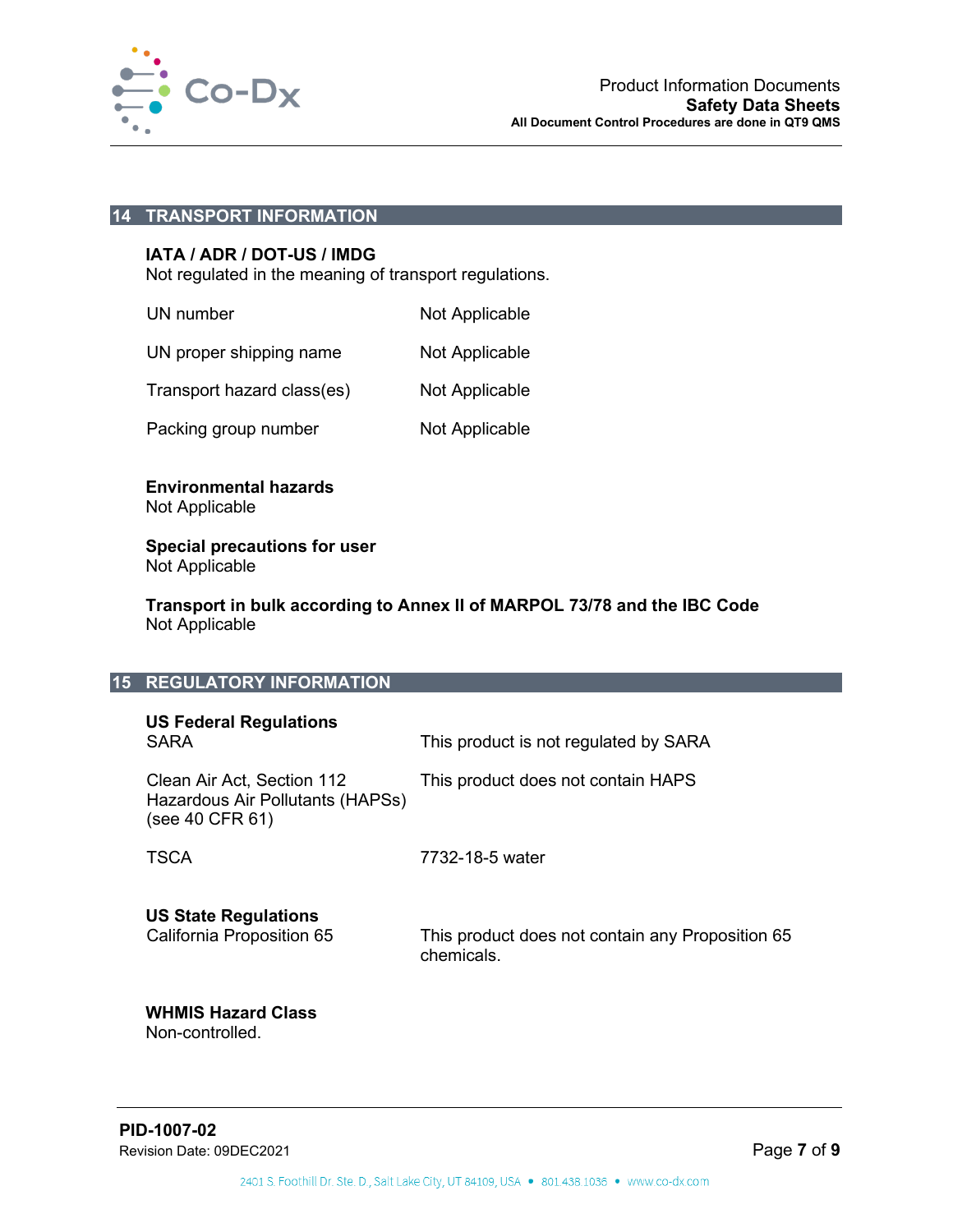

This product has been classified in accordance with the hazard criteria of the Controlled Products Regulations (CPR) and the SDS contains all the information required by the CPR.

# **16 OTHER INFORMATION**

The above information is believed to be correct based on our present knowledge and shall be used only as a guide. The information is applicable to the product with regard to appropriate safety precautions. This information does not guarantee the properties of the product and shall not establish a legally valid contractual relationship. Co-Diagnostics, Inc. shall not be held liable for any damage resulting from handling or from contact with the above product. See invoice or packing information for additional terms and conditions of sale.

| Abbreviations and acronyms<br><b>RID</b> | Regulations Concerning the International Transport of<br>Dangerous Goods by Rail       |
|------------------------------------------|----------------------------------------------------------------------------------------|
| <b>ADR</b>                               | European Agreement concerning the International<br>Carriage of Dangerous Goods by Road |
| <b>IMDG</b>                              | International Maritime Code for Dangerous Goods                                        |
| <b>DOT</b>                               | US Department of Transportation                                                        |
| <b>IATA</b>                              | International Air Transport Association                                                |
| <b>ACGIH</b>                             | American Conference of Governmental Industrial<br><b>Hygienists</b>                    |
| <b>IARC</b>                              | International Agency for Research on Cancer                                            |
| <b>NTP</b>                               | <b>National Toxicology Program</b>                                                     |
| <b>EINECS</b>                            | European Inventory of Existing Commercial Chemical<br><b>Substances</b>                |
| <b>ELINCS</b>                            | European List of Notified Chemical Substances                                          |
| CAS                                      | Chemical Abstracts Service (division of the American<br><b>Chemical Society)</b>       |
| <b>NFPA</b>                              | <b>National Fire Protection Association (USA)</b>                                      |
| <b>HMIS</b>                              | Hazardous Materials Identification System (USA)                                        |
|                                          |                                                                                        |